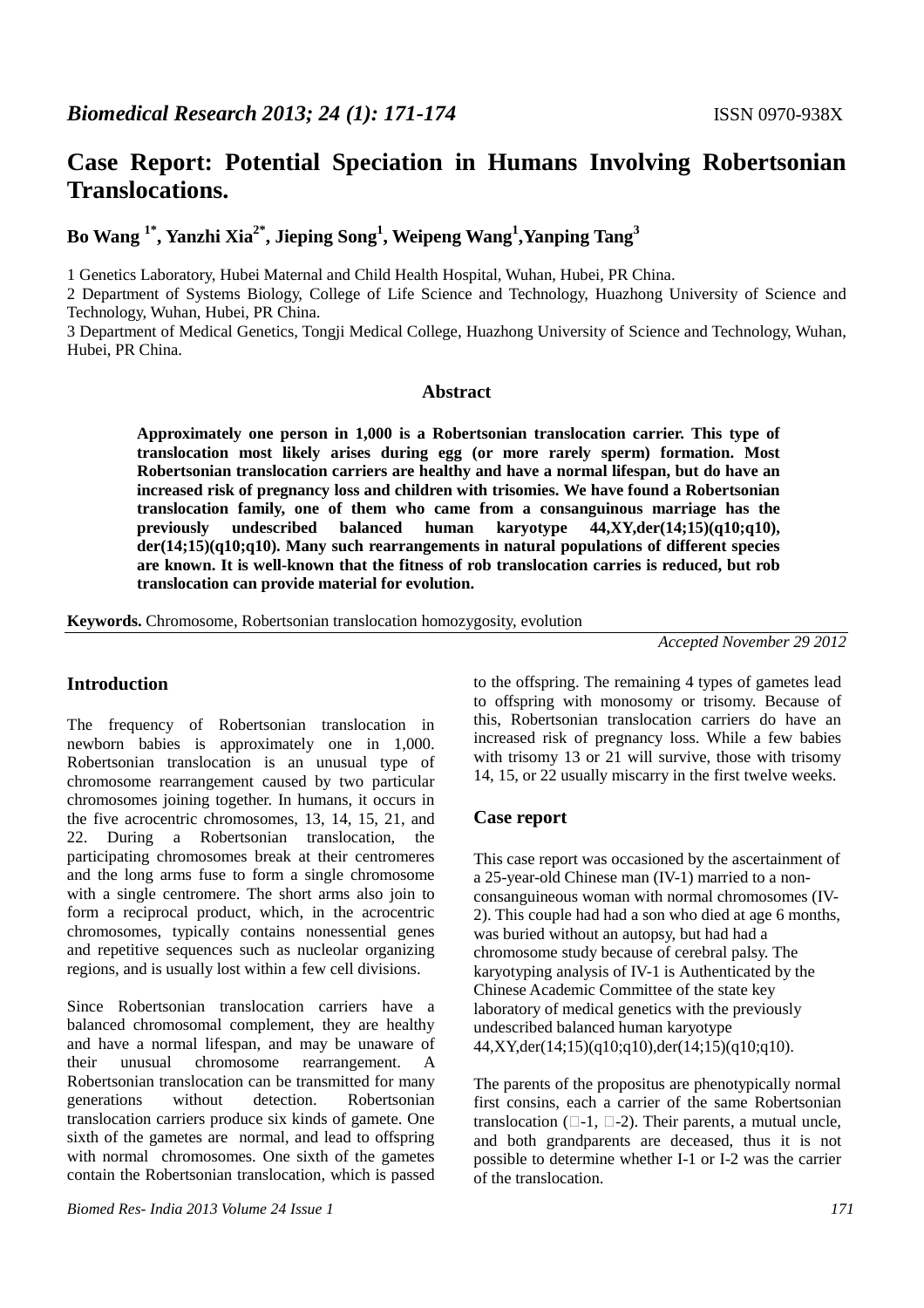*Wang/Xia/Song/Wang/Tang* 

The respective probabilities of -1 and -2 to produce as follow (Fig. 3).

- Normal gametes is  $1/6$
- Balanced translocation gametes:  $1/6$
- Unbalanced gametes is  $4/6$ ; and their probability of producing
- A normal karyotyping child is  $1/36$
- A child with a balanced Rob chromosome is 6/36
- A child with a disomy Rob chromosome is also 1/36
- A genetically unbalanced zygote is 28/36, will increase pregnancy loss in early stage

*Figure. 1. Pedigree of the family transmitting Robertsonian translocation chromosome t(14; 15)(q10;q10). Open hexagon designates a presumed carrier of t(14; 15)(q10;q10). Filled hexagon designates a known carrier of t(14;15)(q10;q10). The proband, IV-1 (arrow), has disomy t(14;15)(q10;q10). The proband's wife, IV-2, has a normal karyotype. Their deceased son, V-1, was a carrier with karyotype 45,XY,der(14;15)(q10;q10).* 







*Figure 2. Karyotype of the proband of the study, 44,XY,der(14;15)(q10;q10),der(14;15)(q10;q10), having disomy for the Robertsonian translocation chromosome (arrows).*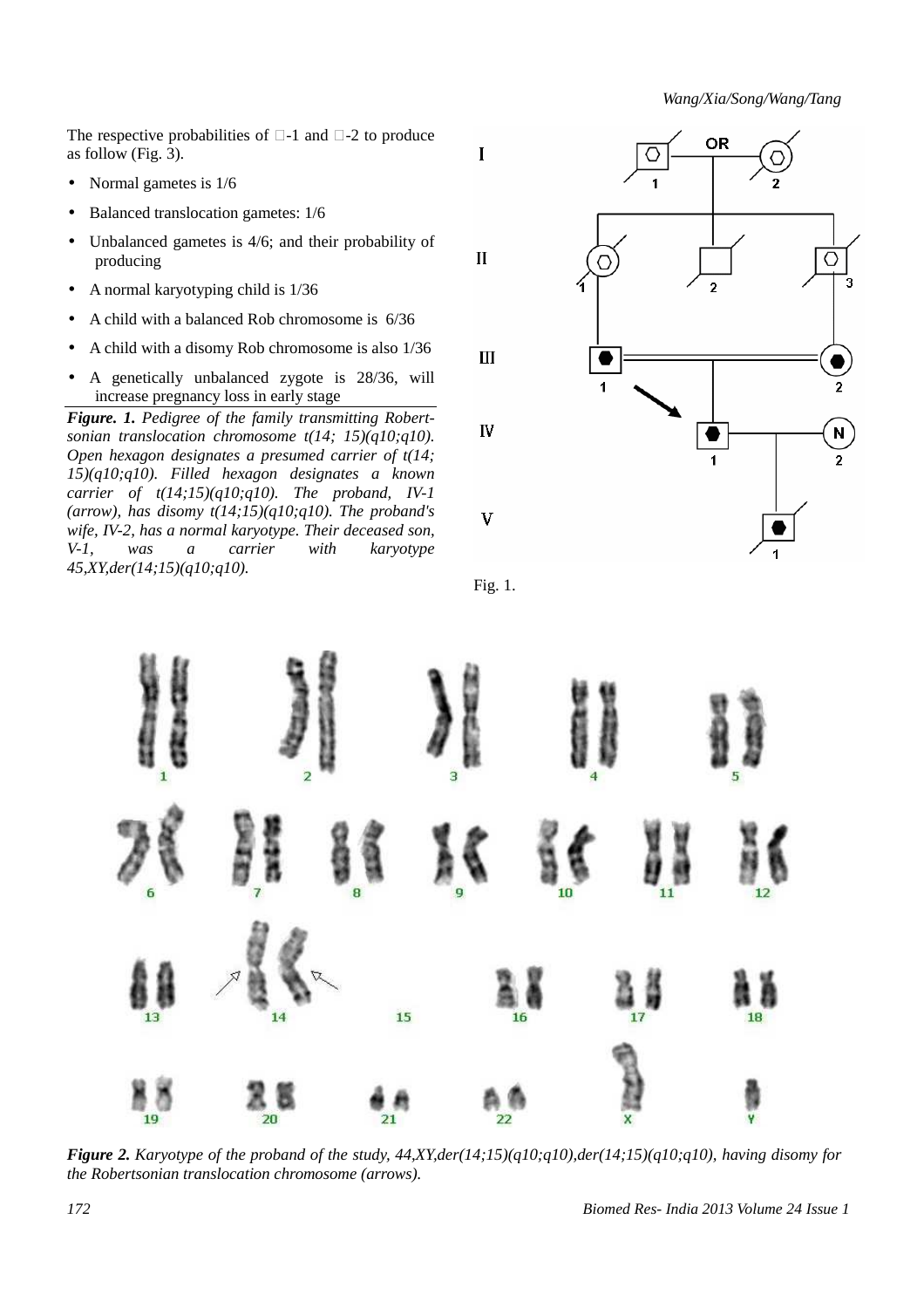*Potential Speciation in Humans Involving Robertsonian Translocations* 

| l Ovum.                      | $\sqrt{s_{\text{perm}}}$ $\Delta$        | $\mathbf{X}$           | $\mathbf{X}_{\Delta}$                                                                                                                                                                | $\mathbb{X}_{\blacktriangle}$ | Δ                             |                              |
|------------------------------|------------------------------------------|------------------------|--------------------------------------------------------------------------------------------------------------------------------------------------------------------------------------|-------------------------------|-------------------------------|------------------------------|
| $\triangle$ $\blacktriangle$ |                                          |                        | △▲△▲│△▲Ⅴ│△▲Ⅴ△│△▲Ⅴ▲│△▲△│△▲▲│                                                                                                                                                          |                               |                               |                              |
| $\mathbf{X}$                 | Ⅴ△▲                                      |                        | $\begin{array}{ c c c c c }\hline \textbf{XX} & \textbf{XX}_{\Delta} & \textbf{XX}_{\Delta} & \textbf{XX}_{\Delta} \\\hline \end{array}$                                             |                               |                               | $X_{\blacktriangle}$         |
|                              |                                          |                        | ▏ <del>ゞ</del> ◬▕ゞ◬◬▴▕ゞ◬ゞ▏ゞ◬ゞ◬│ゞ◬ゞ▴▏ <sub>ゞ</sub> ◬◬│ゞ◬▵│                                                                                                                            |                               |                               |                              |
|                              |                                          |                        | ▏ <del>X</del> ▲▕X▲△▲│X▲X│X▲X△│X▲X▲│X▲△│X▲▲│                                                                                                                                         |                               |                               |                              |
| $\Delta$                     | $\triangle$ $\triangle$ $\blacktriangle$ | $\triangle \mathbf{X}$ | $\triangle X \triangle$ $\triangle X$                                                                                                                                                |                               | $\triangle \triangle$         | $\triangle$ $\blacktriangle$ |
|                              | ▴△▴                                      |                        | $\begin{array}{ c c c c c }\n\hline\n\textbf{X} & \textbf{X} & \textbf{X} & \textbf{X} \\ \hline\n\textbf{X} & \textbf{X} & \textbf{X} & \textbf{X}\n\end{array}$<br>$\triangledown$ |                               | $\blacktriangle \vartriangle$ | A A                          |

 $\blacktriangle$ : 14th chromosome  $\triangle$ : 15th chromosome  $\blacktriangle$ : Derivative chromosome (14q15q)

*Figure 3. Possible chromosomal complements of the offspring of two individuals having karyotype 45,XN,der(14;15)(q10;q10)* 

#### **Discussion**

It is well-known that the fitness of rob translocation carries is reduced[2]; in some rob translocations the risk of unbalanced offspring may exceed 20%. The homozygous state of such a rearrangment presumably leads to infertility[3]. The concept of human aneuploidy syndromes as failed "attemps" at speciation was discussed by Neri and Opitz[4] in the context of trisomy "21".

*Biomed Res- India 2013 Volume 24 Issue 1 173* Rob translocation carries are phenotypically normal since they involve loss only of short arm material. Many such rearrangments in natural populations of different species are known, most famously in the house mouse, *Mus poschiavinus* (the "tobacco mouse") being considered a distinct species [5], the genus *Muntiacus*, the cotton rats (*Sigmodon*) of North Amecica [6], and even rams with the Massey rob fusion [7]. What is clear from these and many other studies over the last 70-80 years is that rob rearrangments can increase polymorphisms in a species, provide material for natural selection and even lead to speciation [8-10]. John [11] has made the point that the types of chromosome

rearrangments that occur as polymorphisms or as fixed permanent heterozygotes invariably involve meta- or submetacentric chromosomes. Those that distinguish species and serve to isolate these species involve telocentric or acrocentric chromosomes, which are selfsterilizing.

Robertsonian rearrangements are common chromosomal changes that can lead to rapid and efficient reproductive isolation between karyotypically similar populations, especially when many rob metacentric chromosomes display monobrachial homologies [12]. In the case of the *Muntjac*, little or no measurable genetic or morphological differences have been found [13].

Homozygosity for Robertsonian translocations in man has been described before. A fetus with two t(14:21) chromosomes was found by Dallapiccola et al. [14]. The related parents were heterozygous for the same translocation. Martinez et al. [15] described three adult sibs homozygous for  $t(13;14)$ . Their parents were firstcousins and both were heterozygous carriers. Rajangam et al. [16] found a unique DS karyotype 45, XY, der(14;21)pat, der(14;21)mat,  $+21$ mat. Whereas translocation heterozygosity is associated with meiotic disturbances that cause infertility and subfecundity,